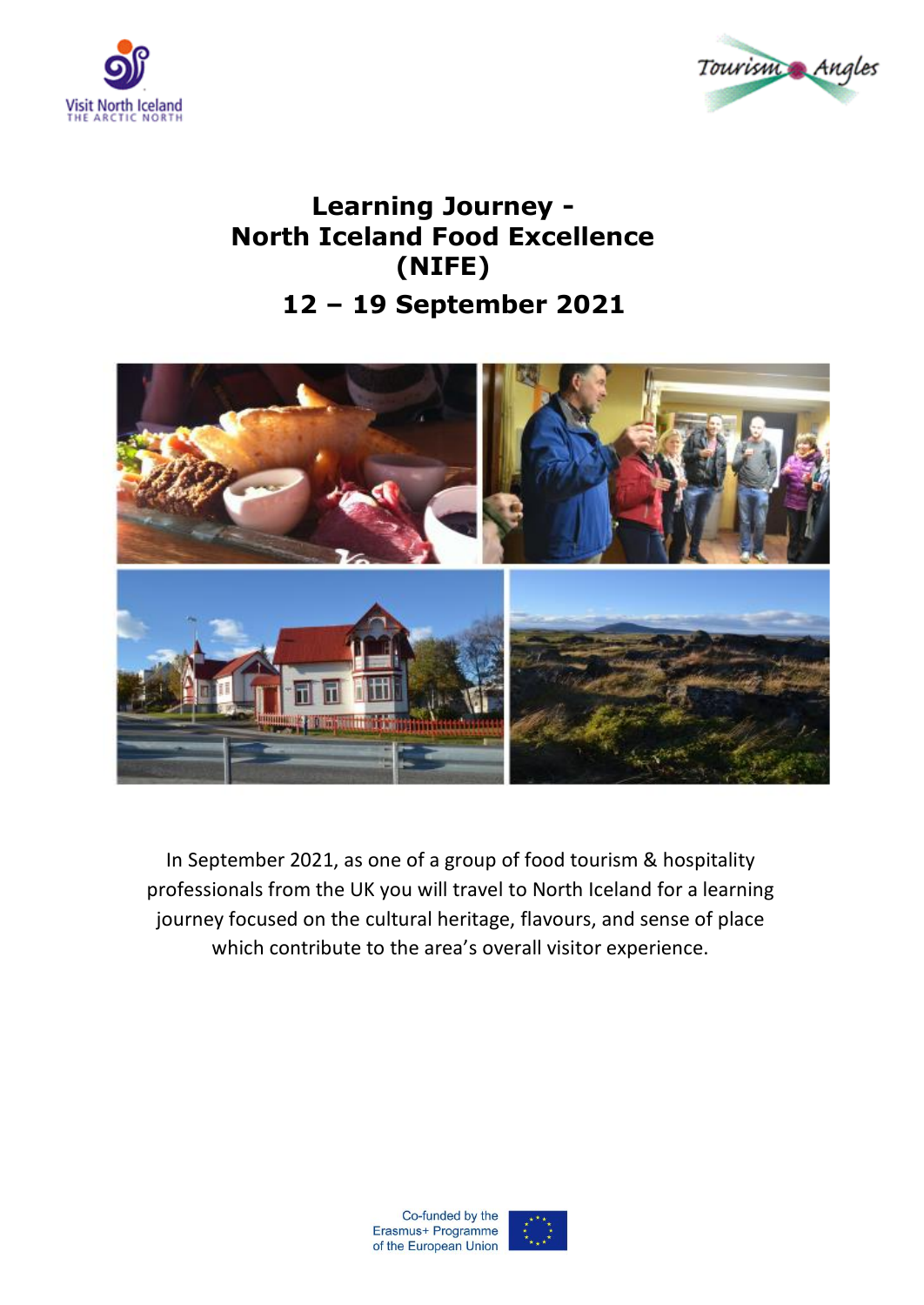



## **FINAL PROGRAMME**

## **North Iceland Food Excellence (NIFE) - 12 – 19 September 2021**

| Sun $12^{th}$ : | Travel from UK airports (Glasgow & Heathrow) to Keflavik Airport<br>Glasgow Int Airport - Keflavik Airport: Dep 13.40 Arr 15.00<br>London Heathrow Airport - Keflavik Airport: Dep 13.10 Arr 15.20<br>Coach transfer to North Iceland<br>Check in/accommodation and dinner - Hótel Laugarbakki<br>19.30 Group Welcome/Briefing and Presentation, Our Learning Journey Experiences<br>- Stuart & David Fraser<br>20.00 Dinner                                                                                                                                                                                                                                                                                                                                                                                                                                                                     |
|-----------------|--------------------------------------------------------------------------------------------------------------------------------------------------------------------------------------------------------------------------------------------------------------------------------------------------------------------------------------------------------------------------------------------------------------------------------------------------------------------------------------------------------------------------------------------------------------------------------------------------------------------------------------------------------------------------------------------------------------------------------------------------------------------------------------------------------------------------------------------------------------------------------------------------|
| Mon $13th$ :    | <b>Breakfast</b><br>08:00 Depart hotel.<br>09.30 Arrive in Sauðárkrókur<br>Meet Heba Guðmundsdóttir and Sigfús Ólafur from The Municipality of Skagafjörður<br>09.45 Visit Mjólkursamlag KS, a local dairy factory and learn about their new<br>products in development. (Ártorg 1, 550 Sauðárkrókur)<br>11:00 Visit to the new exhibition 1238 - The Battle of Iceland<br>12.30 Visit Hofsstaðir - learn about The Skagafjörður Food Chest, one of the first<br>food projects in North Iceland.<br>Lunch at Hofsstaðir<br>14.00 Depart and drive towards Eyjafjörður fjord.<br>15.30 Visit Ektafiskur and meet local fish producer and natural storyteller Elvar.<br>18.00 Visit Kaldi brewery, the first microbrewery in Iceland.<br>19.15 Dinner at The Beer Spa.<br>Drive to Akureyri, Iceland's second city and capital of North Iceland.<br>Accommodation check in: Hotel Natur (23 rooms) |
| Tues 14th:      | <b>Breakfast</b><br>08.45 Workshop - Story Telling, Janet Gordon at Hotel Natur.<br>10.45 Transfer to <b>Strikið</b> Restaurant, Akureyri<br>11:00 - 13.30 Visit North Iceland introduction about Taste North Iceland and new<br>tourist routes the Diamond Circle and the Arctic Coast Way.<br>followed by lunch at <b>Strikio</b><br>An introduction and site visits to businesses participating in the Helgi Magri food<br>trail:<br>14.00 Visit Holtsel farm. Taste local ice cream and learn about their products.<br>15.30 Visit Brúnir Horse, a small family run company with a focus on horse breeding.<br>This business includes an art studio and café where they make their own bread,<br>cakes and pastries from the region.<br>17.30 Visit and dinner at Kaffi Kú.<br>Return to: Hotel Natur (23 rooms)                                                                             |
| Wed $15^{th}$ : | <b>Breakfast</b><br>09.00-09.30 Workshop - Experience Development, Mary Tebje<br>09.30-10.15 Case study groups<br>10:30 departure from Akureyri<br>11:00 Arrive at Goðafoss waterfall.<br>Departure at 11:30<br>Co-funded by the                                                                                                                                                                                                                                                                                                                                                                                                                                                                                                                                                                                                                                                                 |

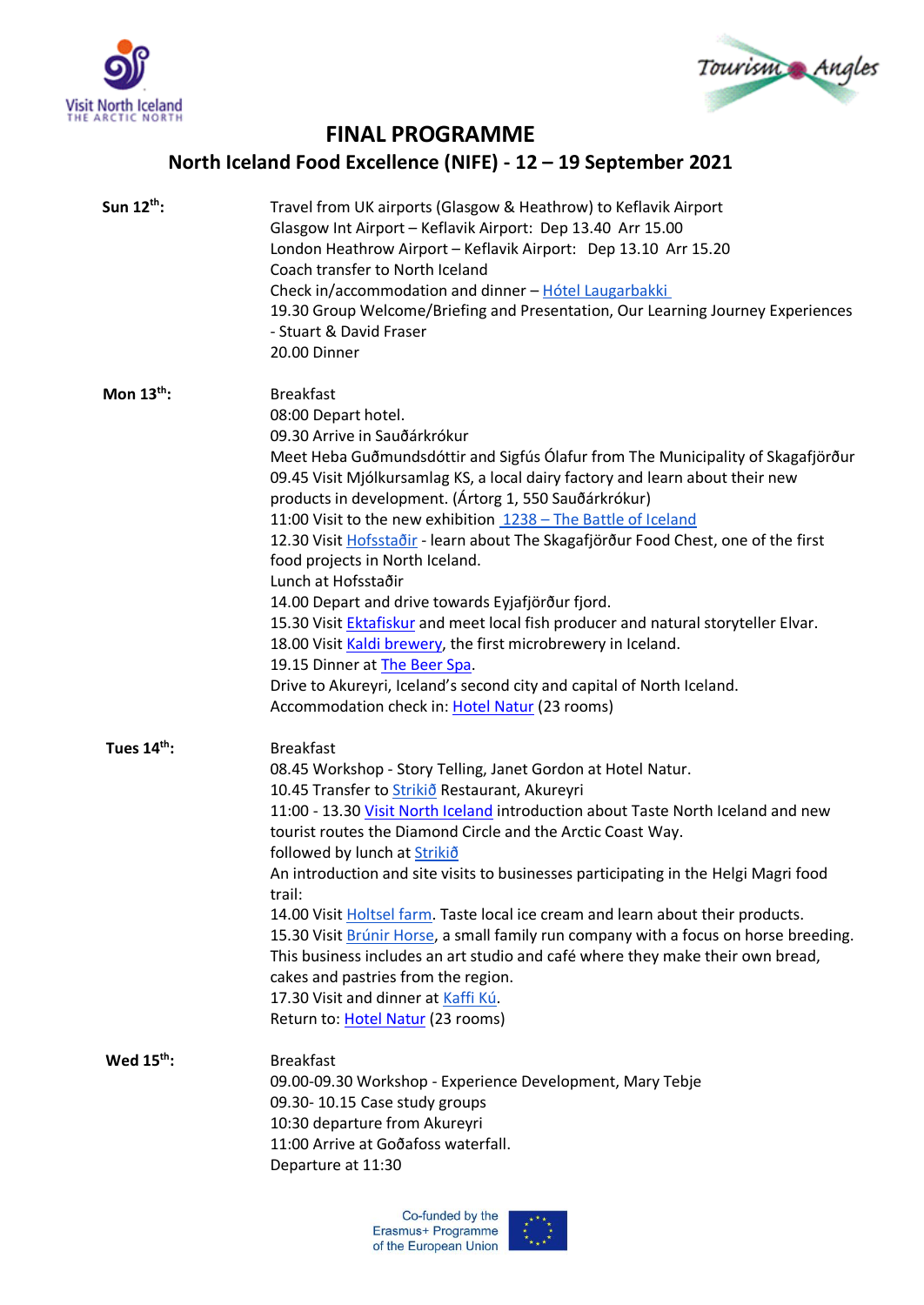



|                        | 12:00 lunch at Kaffi Borgir, Dimmuborgir. Walk around Dimmuborgir after lunch<br>13:30-14:30 - A visit to Mýsköpun: a new bio-technology company founded in<br>Mývatn and based on a special Mývatn Spirulina strain found in the lake.<br>14:45 Walk around Hverir (NB. suggest you have spare shoes and a bag with you as<br>this is a geothermal area with mud pools)<br>15:45 A visit to an "underground bakery". Our ancestors used the geothermal<br>energy that was available to bake rye bread underground, and this tradition has<br>been maintained by the locals around lake Mývatn.<br>16.30-17.30 Myvatn Nature Baths.<br>18.00 Visit and dinner at Vogafjós restaurant.<br>Return to: Hotel Natur (23 rooms)                                               |                                                                                                                                                         |                        |  |
|------------------------|--------------------------------------------------------------------------------------------------------------------------------------------------------------------------------------------------------------------------------------------------------------------------------------------------------------------------------------------------------------------------------------------------------------------------------------------------------------------------------------------------------------------------------------------------------------------------------------------------------------------------------------------------------------------------------------------------------------------------------------------------------------------------|---------------------------------------------------------------------------------------------------------------------------------------------------------|------------------------|--|
| Thur $16^{th}$ :       | Breakfast and check out.<br>09.30-10.15 Case study groups<br>10.30 Depart and travel to Blönduós<br>(includes lunch)<br>15.30 Depart to Stykkishólmur<br>18.30 Check in at Fosshótel Stykkishólmur<br>19.30 Dinner                                                                                                                                                                                                                                                                                                                                                                                                                                                                                                                                                       | 09.00-09.30 Workshop - Taste of Shetland Festival, Osla Jamwal-Fraser<br>12.30 Visit Brimslóð Atelier. Learn about seaside bites and Icelandic cuisine. |                        |  |
| Fri $17^{\text{th}}$ : | Breakfast and check out with luggage on coach.<br>09.00 Group Discussion - Local Food Groups, Sandra Reid followed by Case study<br>groups<br>10.30 Depart hotel<br>11.00 Viking Sushi Adventure Voyage, Stykkishólmur<br>14.00 Transfer to Reykjavik.<br>16.20 Covid testing at Kleppsmýrarvegur 8, in Reykjavík and then travel/check in<br>at Icelandair Hotel Reykjavik Marina. (Bus leaves us at this point)<br>18.30 Presentations & Dinner at Icelandair Hotel Reykjavik Marina:<br>Welcome and presentation by Lily Fisher and Steinbóra Sif, Icelandair Hotels<br>Presentation by Oddný Arnarsdóttir, Project Manager, Visit Iceland<br>$\bullet$<br>19.30 Followed by dinner in the Slippbarinn restaurant<br>Accommodation: Icelandair Hotel Reykjavik Marina |                                                                                                                                                         |                        |  |
| Sat 18 <sup>th</sup> : | <b>Breakfast</b><br>09.00-10.00 Project debrief meeting<br>Self-study & Free time<br>Accommodation: Icelandair Hotel Reykjavik Marina                                                                                                                                                                                                                                                                                                                                                                                                                                                                                                                                                                                                                                    |                                                                                                                                                         |                        |  |
| Sun 19th:              | Check out and transfer for departures to the UK.<br>Bus pick up to airport 04.10<br>Keflavik Airport to Glasgow International:<br>Keflavik Airport to London Heathrow Airport:                                                                                                                                                                                                                                                                                                                                                                                                                                                                                                                                                                                           | Dep: 07.35<br>Dep: 07.40                                                                                                                                | Arr 10.50<br>Arr 11.55 |  |